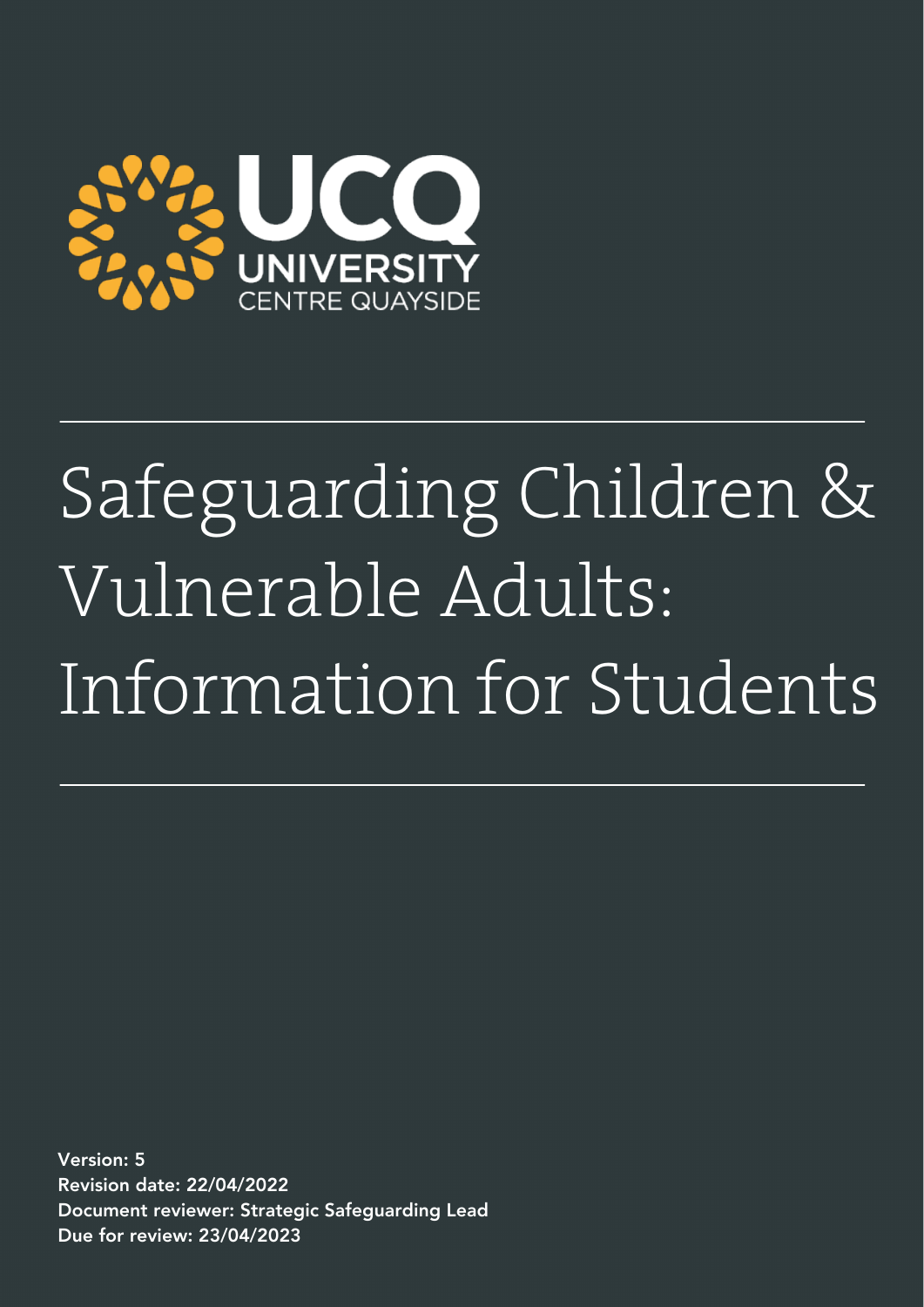

# Table of Contents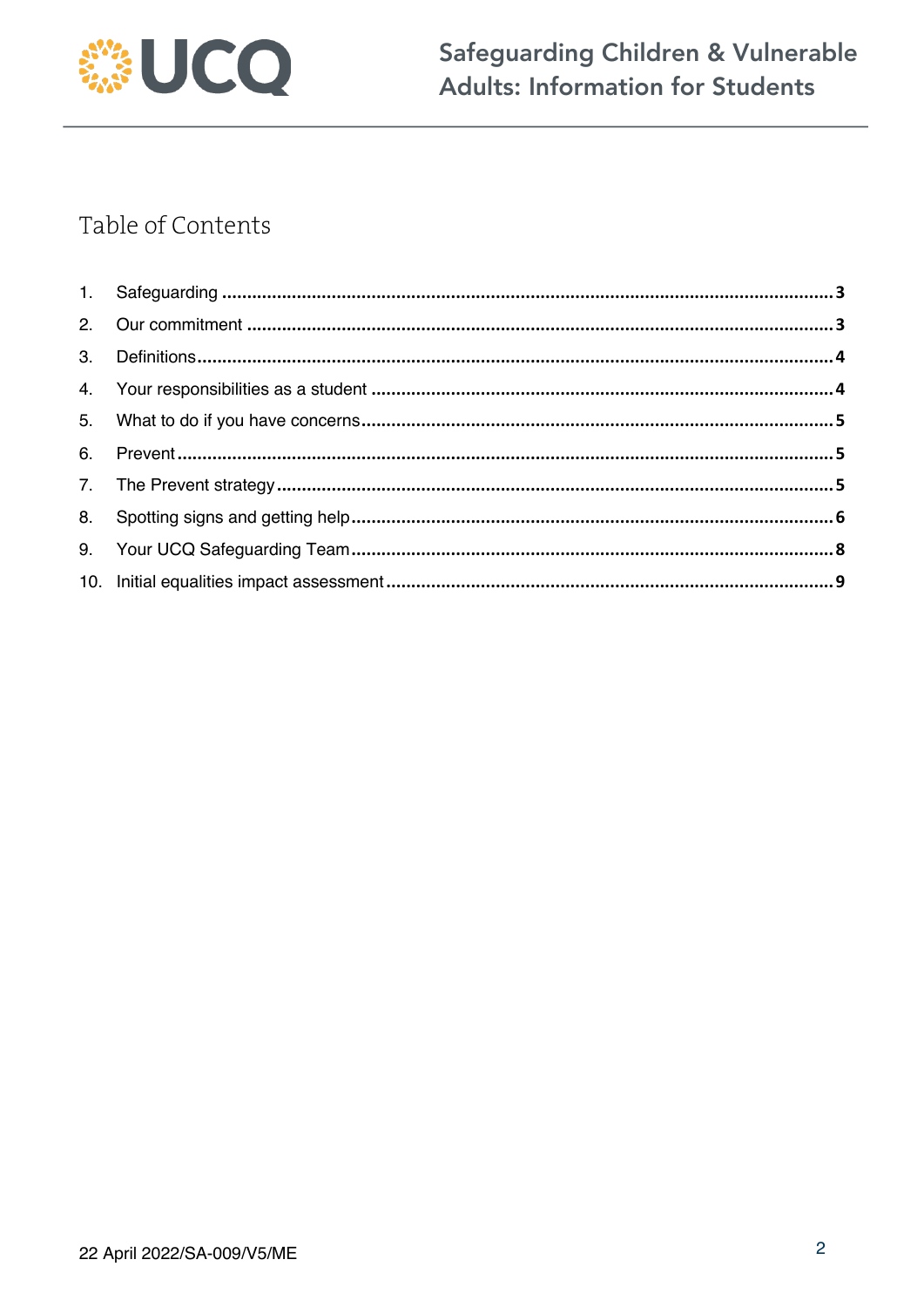

### 1. Safeguarding

- 1.1 University Centre Quayside (UCQ) fully recognise their responsibilities to safeguard and promote the welfare of children and vulnerable adults, including the responsibilities their Academic Council, staff and volunteers have in regard to the protection of children and vulnerable adults from abuse; and to have due regard to the need to prevent people from being drawn into terrorism. Safeguarding and Prevent policies, procedures, training and support can be found at https://ucq.ac.uk/safeguarding-and-prevent/
- 1.2 UCQ strive to provide a safe environment for all students in its care while they are on the UCQ premises, visiting, travelling to and from UCQ, or participating in wider UCQ programmes such as an apprenticeship.

#### 2. Our commitment

- 2.1 UCQ are committed to safeguarding and promoting the welfare of children and vulnerable adults and expect all students and all staff (including agency, associate and hourly paid staff), irrespective of anyone's position or role in UCQ, to share this commitment.
- 2.2 We believe that everyone (especially children and vulnerable adults) should be, and feel, safe; and we want everyone who attends or has contact with UCQ to enjoy what UCQ has to offer in safety.
- 2.3 We want to make sure that our students know this and are empowered to tell us if they have suffered, or are suffering, from harm or abuse; or if they feel at risk of being drawn into terrorism or extremism.
- 2.4 We want organisations who work with, or commission work from UCQ, to have confidence that we are a safe organisation.
- 2.5 We want all students studying with us to see themselves as a valued part of the UCQ community and to understand how this community operates within the wider UK community, including the importance of promoting, and abiding by, the British values of:
	- 2.5.1 Democracy
	- 2.5.2 The rule of law
	- 2.5.3 Individual liberty
	- 2.5.4 Mutual respect and tolerance for those with different faiths and beliefs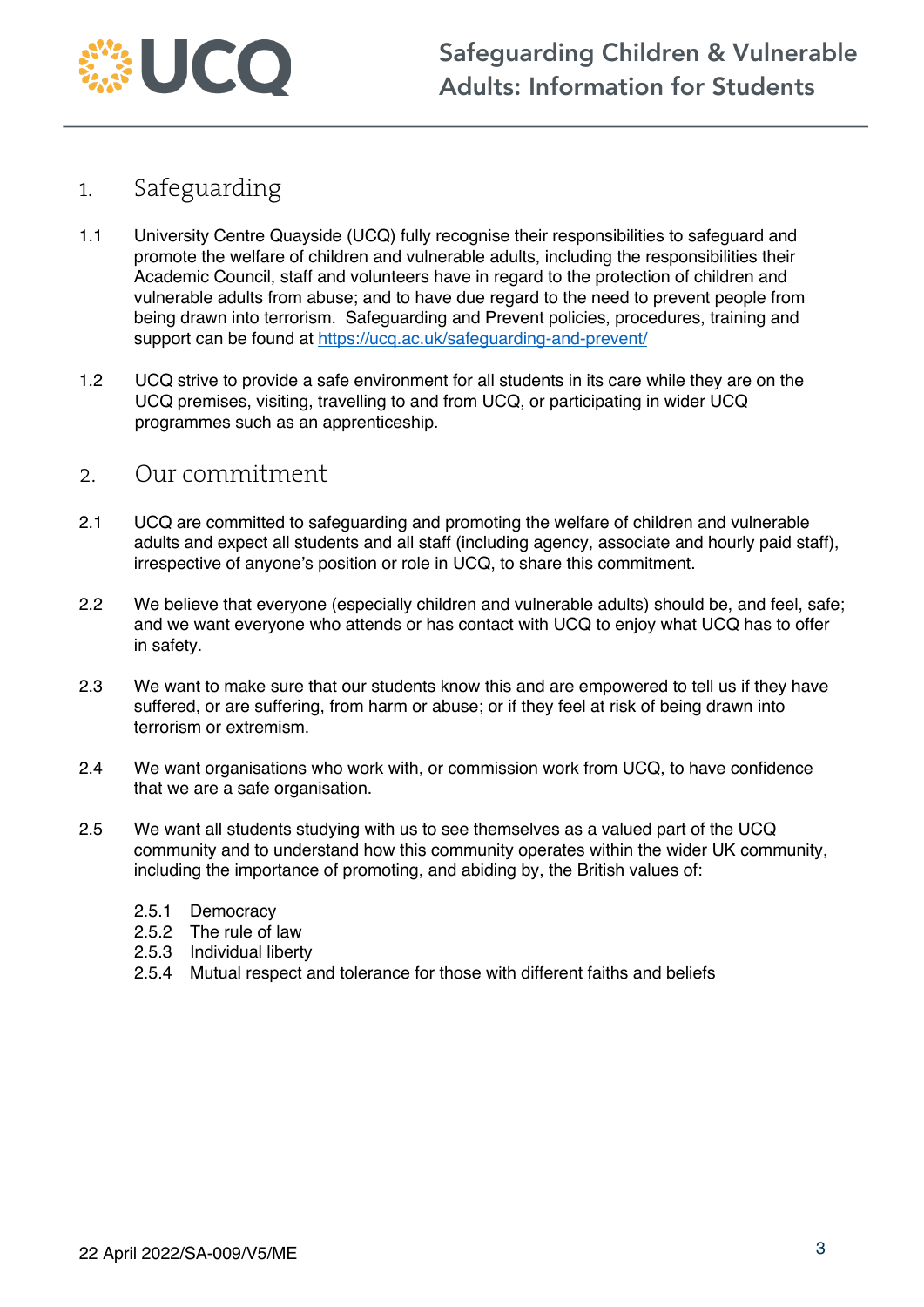

#### 3. Definitions

- **3.1 Abuse**  a form of maltreatment. Somebody may abuse or neglect by inflicting harm, or by failing to act to prevent harm. Individuals may be abused in a family or in an institutional or community setting, by those known to them, or, more rarely, by a stranger (e.g. via the internet). They may be abused by an adult/s or another child or children.
	- 3.1.1 Types of abuse include: neglect, physical abuse, emotional abuse, sexual abuse, psychological abuse, discriminatory abuse, financial abuse, institutional abuse, Missing & Sexually Exploited and Trafficked (MSET) and Female Genital Mutilation (FGM).
- **3.2 Children** those under the age of eighteen.
- **3.3 Duty of Care** the duty which rests upon an individual or organisation to ensure that all reasonable steps are taken to ensure the safety of a child or vulnerable adult involved in any activity or interaction for which that individual or organisation is responsible. Any person in charge of or working with children or vulnerable adults in any capacity, is considered both legally and morally to owe them a duty of care.
- **3.4 Safeguarding** taking all reasonable measures to ensure that the risks of harm to children and vulnerable adult's welfare are minimised. Where there are concerns about children and vulnerable adult's welfare, take all appropriate actions to address these concerns, working to agreed policies and procedures and working in partnership with other local agencies.
- **3.5 Vulnerable Adult or Adult at Risk**  for the purpose of safeguarding and UCQ's duty of care, a vulnerable adult is defined as any adult considered to be at risk.
- 4. Your responsibilities as a student
- 4.1 It is the responsibility of all UCQ students to:
	- 4.1.1 Show respect to UCQ staff, fellow students, UCQ property and the environment
	- 4.1.2 Take a positive and proactive role within UCQ and online to keep themselves and others safe
	- 4.1.3 Follow the reasonable instructions of UCQ staff and others involved in their learning
	- 4.1.4 Report any incidents of concern
	- 4.1.5 Know who the UCQ Designated Safeguarding Lead is and how to contact them
	- 4.1.6 Be aware of the UCQ Safeguarding Policy, your responsibilities and what to do if you have a concern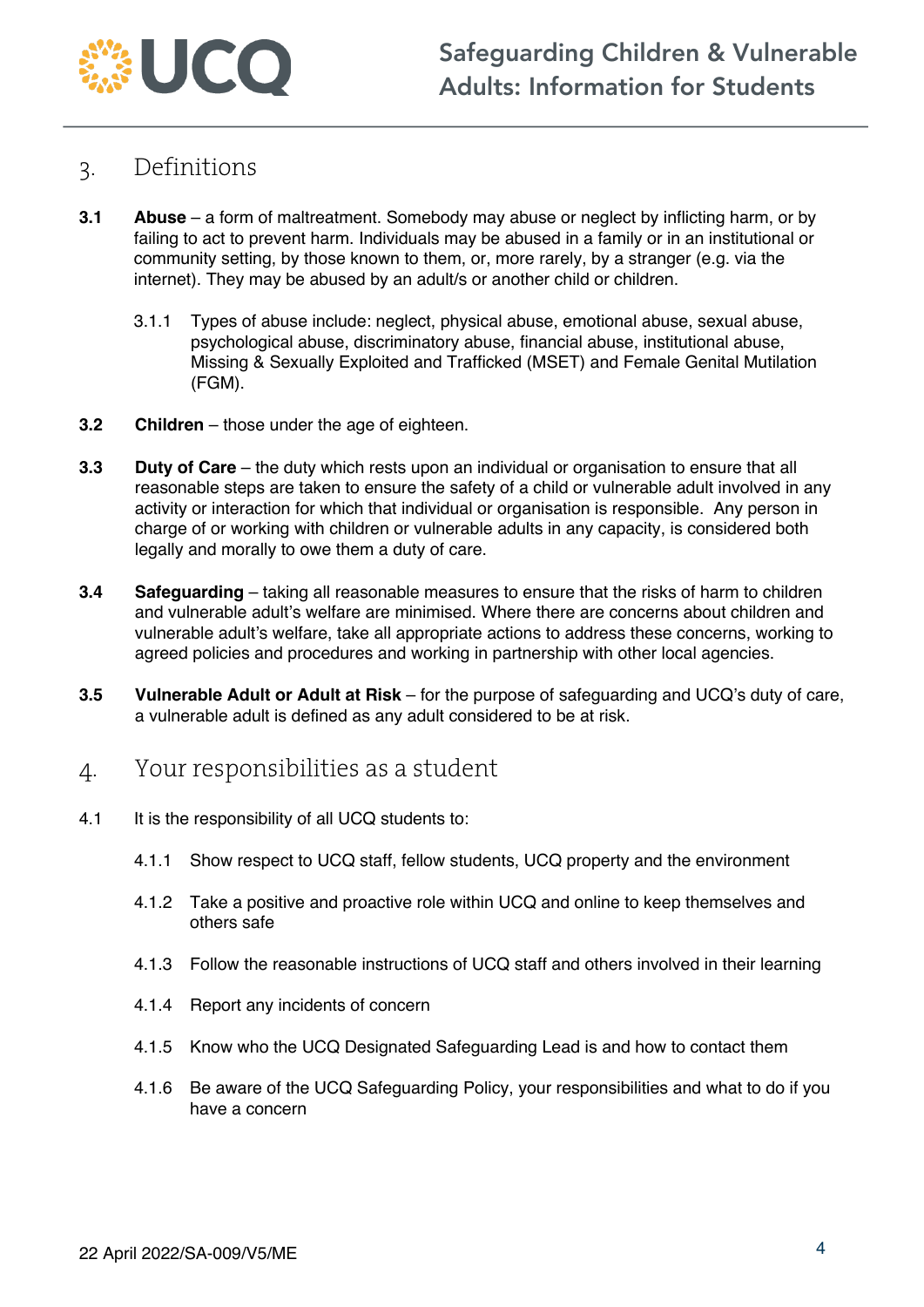

## 5. What to do if you have concerns

- 5.1 If you have concerns that a person undertaking a UCQ programme may be at risk of or suffering from abuse you should do the following:
	- 5.1.1 Contact the UCQ Safeguarding Team immediately
	- 5.1.2 Tell the person at risk what you are doing and why (unless you have a good reason not to do so)
	- 5.1.3 Do not investigate the situation
	- 5.1.4 Do not promise confidentiality
	- 5.1.5 Record any conversations factually
	- 5.1.6 Contact the local authorities in cases of emergency
- 6. Prevent
- 6.1 Prevent is about safeguarding people and communities from the threat of terrorism. Prevent is part of CONTEST, the Government's counter-terrorism strategy. It aims to stop people becoming terrorists or supporting terrorism. Prevent deals with all forms of extremism, including Daesh/AQ inspired, extreme right, extreme left and animal rights.
- 6.2 The Prevent statutory duty, which came into force on 1 July 2015, has prompted a significant step forward in the delivery of Prevent work across all public and some private sector organisations.
- 7. The Prevent strategy
- 7.1 The Prevent strategy responds to the ideological challenge we face from terrorism and aspects of extremism and the threat we face from those who promote these views, by doing the following:
	- 7.1.1 Providing practical help to prevent people from being drawn into terrorism and ensure they are given appropriate advice and support; and
	- 7.1.2 Working with a wide range of sectors (including education, criminal justice, faith, charities, online and health) where there are risks of radicalisation that we need to deal with.
- 7.2 Prevent covers all forms of terrorism and extremism and some aspects of non-violent extremism.
- 7.3 The Home Office works with local authorities, a wide range of government departments, and community organisations to deliver the Prevent strategy. The police also play a significant role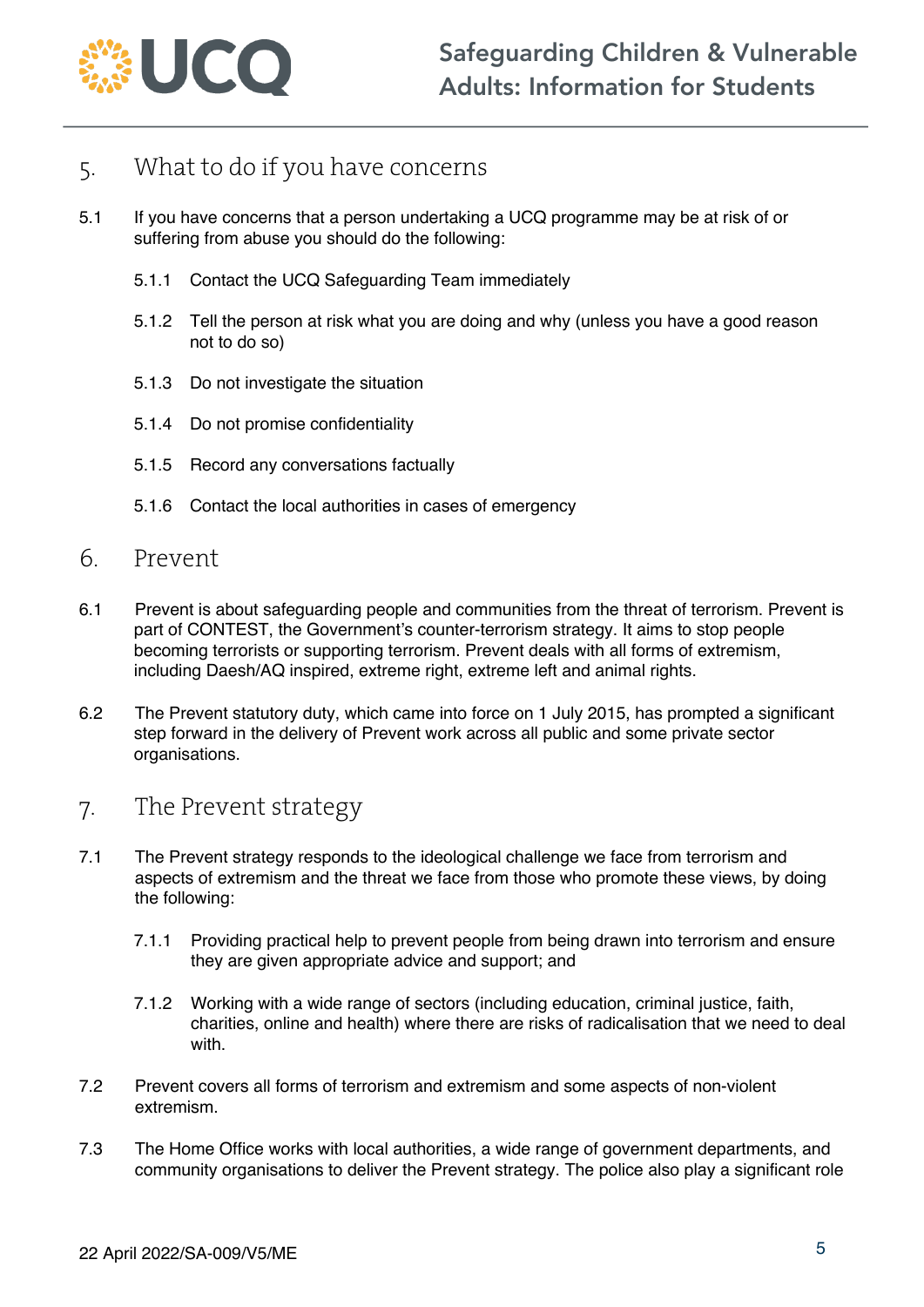

in Prevent, in much the same way as they do when taking a preventative approach to other crimes.

- 7.4 At the heart of Prevent is safeguarding children and adults and providing early intervention to protect and divert people away from being drawn into terrorist activity.
- 7.5 Prevent addresses all forms of terrorism, but continues to ensure resources and effort are allocated on the basis of threats to our national security.
- 7.6 The Channel programme, part of the Prevent strategy, is a multi-agency programme coordinated by the police to identify individuals vulnerable to radicalisation and direct them towards appropriate support. It focuses on providing support at an early stage to people who are identified as being vulnerable to being drawn into terrorism. The latest Channel guidance states that the programme consists of three elements:
	- 7.6.1 Identifying individuals at risk;
	- 7.6.2 Assessing the nature and extent of that risk; and
	- 7.6.3 Developing the most appropriate support plan for the individuals involved.

#### 8. Spotting signs and getting help

- 8.1 Radicalisation can be really difficult to spot. Signs that may indicate a person is being radicalised include:
	- 8.1.1 isolating themselves from family and friends
	- 8.1.2 talking as if from a scripted speech
	- 8.1.3 unwillingness or inability to discuss their views
	- 8.1.4 a sudden disrespectful attitude towards others
	- 8.1.5 increased levels of anger
	- 8.1.6 increased secretiveness, especially around internet use
- 8.2 The following signs are more specific to radicalisation:
	- 8.2.1 owning more than one mobile phone
	- 8.2.2 showing sympathy for extremist causes
	- 8.2.3 advocating extremist messages glorifying violence
	- 8.2.4 accessing extremist literature and imagery
	- 8.2.5 showing a mistrust of mainstream media reports and belief in conspiracy theories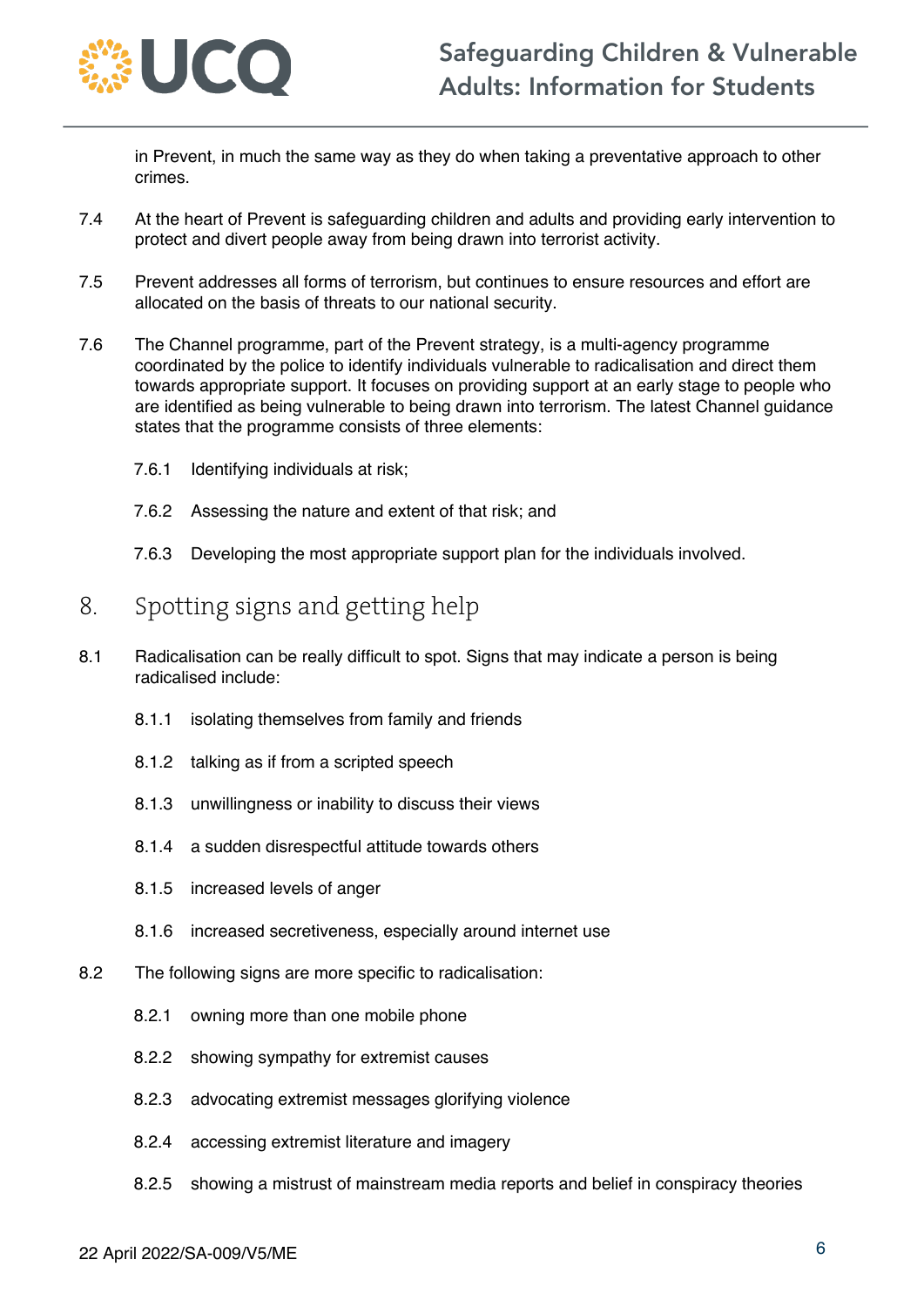

- 8.2.6 appearing angry about governmental policies, especially foreign policy
- 8.3 People who are at risk of radicalisation may have low self-esteem, or be victims of bullying or discrimination. Extremists might target them and tell them they can be part of something special, later brainwashing them into cutting themselves off from their friends and family.
- 8.4 However, these signs don't necessarily mean someone is being radicalised it may be a sign that something else is wrong, so it is always worth having a conversation with the individual to establish if further help is needed from the Safeguarding Team.
- 8.5 It is essential that, if you do have any concerns, you contact a member of the Safeguarding Team as soon as possible.
- 8.6 Most individuals, even those who hold radical views, do not become involved in extremism and many young people may be exposed to extremist views without becoming radicalised.
- 8.7 However, some people may be more vulnerable to radicalisation due to personal circumstances such as:
	- 8.7.1 coming from unstable homes with poor family relationships
	- 8.7.2 feelings of loss, bereavement, and social isolation and confusion over identity
	- 8.7.3 experience of discrimination and harassment leading to a sense of grievance
- 8.8 Reasons why young people and vulnerable adults may be attracted to the extremist narrative and may become radicalised include the following:
	- 8.8.1 they are trying to make sense of world events
	- 8.8.2 they feel that their culture or religion is under threat
	- 8.8.3 it makes them feel a sense of identity or belonging or being part of something
	- 8.8.4 they are looking for adventure or excitement; young people who exhibit risk taking behaviour may be attracted to the sense of danger
	- 8.8.5 they have a personal grievance or experience of racism or discrimination and feel they want to change things
	- 8.8.6 they are under pressure from their peers who have links with these groups
- 8.9 If you would like clarification, further information or advice on any safeguarding and welfare matters please contact one of the UCQ Safeguarding Team (see section 9 below for details).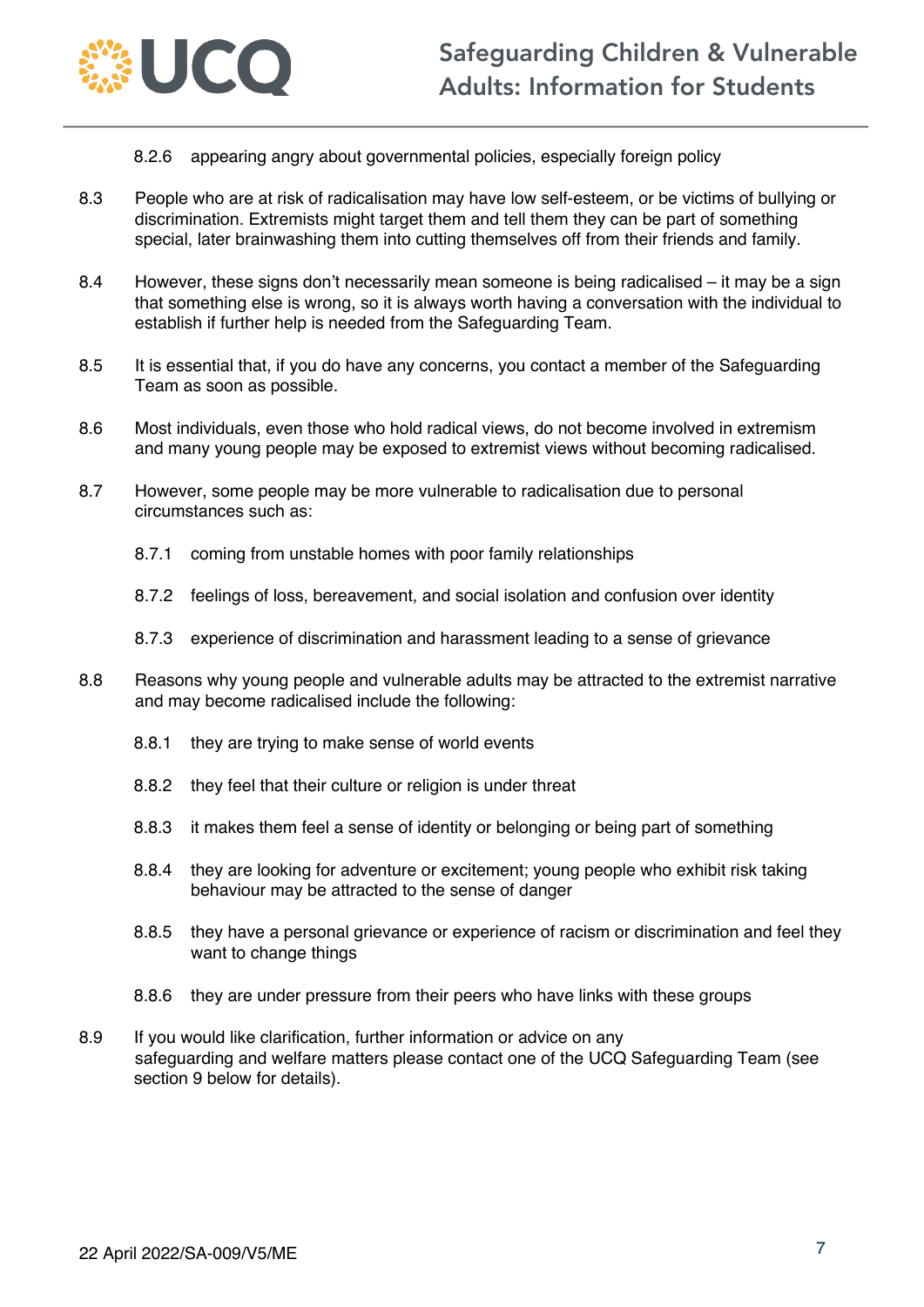

# 9. Your UCQ Safeguarding Team

| <b>Responsibility</b>              | <b>Name</b>             | <b>Telephone</b> | <b>Email</b>               |
|------------------------------------|-------------------------|------------------|----------------------------|
| <b>Strategic Safeguarding Lead</b> | <b>Michelle Elliott</b> | 07759 561 342    | michelle.elliott@ucq.ac.uk |
|                                    |                         | 0191 275 5015    |                            |
| Designated Safeguarding Lead       | <b>Kelly Pattison</b>   | 0191 275 5015    | kelly.pattison@ucq.ac.uk   |
| Designated Safeguarding Lead       | <b>Ben Devine</b>       | 07366 564 165    | ben.devine@ucq.ac.uk       |
| (Stockton)                         |                         |                  |                            |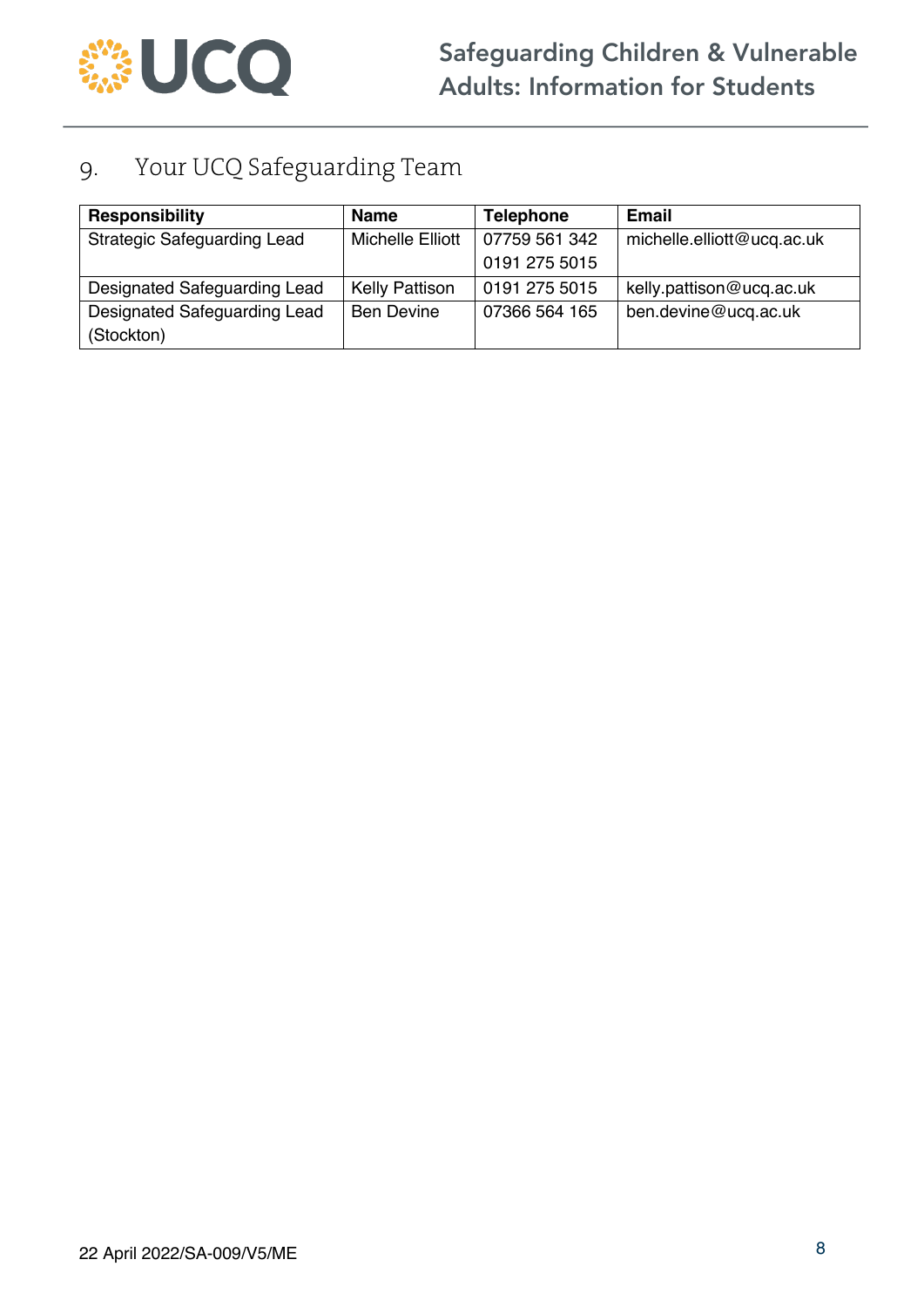

# 10. Initial equalities impact assessment

| <b>Department:</b>                                                                  | <b>Completed by:</b>         |                                                                                         |                                                                      | Date of initial assessment: |                                                                            |
|-------------------------------------------------------------------------------------|------------------------------|-----------------------------------------------------------------------------------------|----------------------------------------------------------------------|-----------------------------|----------------------------------------------------------------------------|
| All                                                                                 |                              | Michelle Elliott, Vice Principal, SSL                                                   |                                                                      |                             | 22/04/2022                                                                 |
| Area to be assessed:                                                                |                              | SA-009 Safeguarding Children and Vulnerable Adults -<br><b>Information for Students</b> |                                                                      |                             |                                                                            |
| <b>Existing or new policy/procedure:</b>                                            |                              | Existing                                                                                |                                                                      |                             |                                                                            |
| What evidence has been used to inform the assessment and policy? (please list only) |                              |                                                                                         |                                                                      |                             |                                                                            |
| <b>External guidance and requirements:</b>                                          |                              |                                                                                         |                                                                      |                             |                                                                            |
| ➤                                                                                   |                              | All legislation and publications identified in SA002 - Safeguarding Policy              |                                                                      |                             |                                                                            |
| Internal guidance and requirements:<br>➤                                            |                              |                                                                                         |                                                                      |                             |                                                                            |
| <b>Consultation with Strategic Safeguarding Lead</b><br>➤                           |                              |                                                                                         |                                                                      |                             |                                                                            |
|                                                                                     |                              |                                                                                         |                                                                      |                             |                                                                            |
| 1. Describe the aims,                                                               |                              |                                                                                         |                                                                      |                             | University Centre Quayside (UCQ) fully recognise their responsibilities to |
| objectives or purpose of                                                            |                              |                                                                                         | safeguard and promote the welfare of children and vulnerable adults, |                             |                                                                            |
| the policy/procedure                                                                |                              | including the responsibilities their Academic Council, staff and volunteers             |                                                                      |                             |                                                                            |
|                                                                                     |                              | have in regard to the protection of children and vulnerable adults from                 |                                                                      |                             |                                                                            |
|                                                                                     |                              | abuse; and to have due regard to the need to prevent people from being                  |                                                                      |                             |                                                                            |
|                                                                                     |                              | drawn into terrorism. This document provides information to students on                 |                                                                      |                             |                                                                            |
|                                                                                     |                              | UCQ courses regarding UCQ's safeguarding arrangements.                                  |                                                                      |                             |                                                                            |
| 2. Which                                                                            |                              | All stakeholders                                                                        |                                                                      |                             |                                                                            |
| stakeholders/groups                                                                 |                              |                                                                                         |                                                                      |                             |                                                                            |
| are intended to benefit                                                             |                              |                                                                                         |                                                                      |                             |                                                                            |
| from this                                                                           |                              |                                                                                         |                                                                      |                             |                                                                            |
| policy/procedure?                                                                   |                              |                                                                                         |                                                                      |                             |                                                                            |
| The Equality Act 2010                                                               | 3. Could the                 |                                                                                         | 4. Briefly explain                                                   |                             | 5. If there is a                                                           |
| requires public bodies                                                              |                              | policy/procedure have a                                                                 | how the                                                              |                             | disproportionately                                                         |
| to have 'due regard' to                                                             | disproportionately           |                                                                                         | policy/procedure                                                     |                             | negative impact on                                                         |
| the need to:-<br>(1) Eliminate unlawful                                             | negative effect impact       | in terms of the aims set                                                                | furthers or prevents<br>the aims set out in                          |                             | any protected<br>characteristics, can it                                   |
| discrimination,                                                                     | out in $(1)$ to $(3)$ of the |                                                                                         | $(1)$ to $(3)$ .                                                     |                             | be justified on the                                                        |
| harassment and                                                                      | Act on any of the            |                                                                                         |                                                                      |                             | grounds of promoting                                                       |
| victimization                                                                       | protected                    |                                                                                         |                                                                      |                             | equality or any other                                                      |
| (2) Advance equality of                                                             | characteristics?:-           |                                                                                         |                                                                      |                             | reason? If yes, please                                                     |
| opportunity between                                                                 | High                         |                                                                                         |                                                                      |                             | explain.                                                                   |
| different groups; and                                                               | <b>Medium</b>                |                                                                                         |                                                                      |                             |                                                                            |
| (3) Foster good relations                                                           | Low                          |                                                                                         |                                                                      |                             |                                                                            |
| between different                                                                   | No effect                    |                                                                                         |                                                                      |                             |                                                                            |
| groups                                                                              |                              |                                                                                         |                                                                      |                             |                                                                            |

|                | Age                      | No effect | Not applicable | Not applicable |
|----------------|--------------------------|-----------|----------------|----------------|
|                | <b>Disability</b>        | No effect | Not applicable | Not applicable |
|                | <b>Gender</b>            | No effect | Not applicable | Not applicable |
|                | <b>Gender</b>            | No effect | Not applicable | Not applicable |
|                | reassignment             |           |                |                |
| rotected       | <b>Marriage and</b>      | No effect | Not applicable | Not applicable |
|                | <b>Civil Partnership</b> |           |                |                |
| haracteristics | <b>Pregnancy and</b>     | No effect | Not applicable | Not applicable |
| ್<br>௳         | <b>Maternity</b>         |           |                |                |